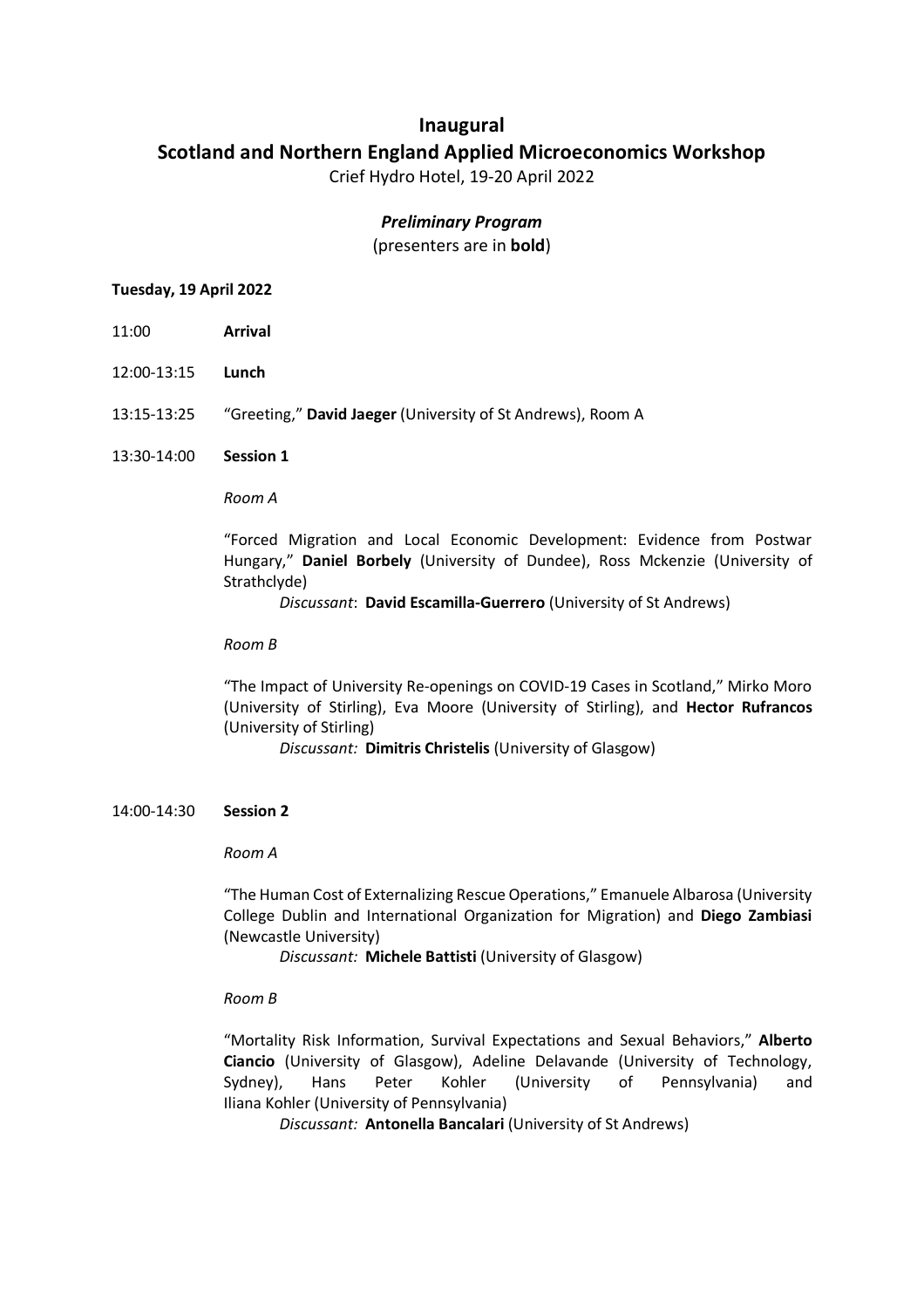#### 14:30-15:00 **Session 3**

#### *Room A*

"Explaining Gender Differences in the Selection and Sorting of Migrants: Evidence from Canada-US Migration," **David Escamilla-Guerrero** (University of St Andrews), Miko Lepsitö (University of Helsinki), Chris Minns (London School of Economics) *Discussant:* **Diego Battiston** (University of Edinburgh)

#### *Room B*

"Exposure to Gun Violence *in Utero*," **Bahadir Dursun** (Newcastle University), Janet Currie (Princeton University), Michael Hatch (American University), and Erdal Tekin (American University)

*Discussant:* **Otto Lehnart** (University of Strathclyde)

#### 15:00-15:30 **Coffee Break**

15:30-16:00 **Session 4**

*Room A*

"Where to Live? English Proficiency and Residential Location of UK Migrants," **Yu Aoki** (University of Aberdeen) and Lualhati Santiago (UK Office for National Statistics) *Discussant:* **Cristina Tealdi** (Heriot-Watt University)

#### *Room B*

"Long-run Health and Mortality Effects of Exposure to Universal Health Care in Infancy," Melanie Luhrmann (Institute for Fiscal Studies and Royal Holloway) and **Tanya Wilson** (University of Glasgow)

*Discussant:* **Diego Zambiasi** (Newcastle University)

#### 16:00-16:30 **Session 5**

#### *Room A*

"Micromotives and Macromoves: Political Preferences and Internal Migration in England and Wales," Vincenzo Bove (University of Warwick), Georgios Efthyvoulou (University of Sheffield), and **Harry Pickard** (Newcastle University)

*Discussant:* **Agnese Romiti** (University of Stratyclyde)

#### *Room B*

"The Effects of Weather Shocks on Early Childhood Health in Guyana**," Nichola Latoya Williams** (Newcastle University), Sara Maioli (Newcastle University), and Smriti Sharma (Newcastle University)

*Discussant:* **Tanya Wilson** (University of Glasgow)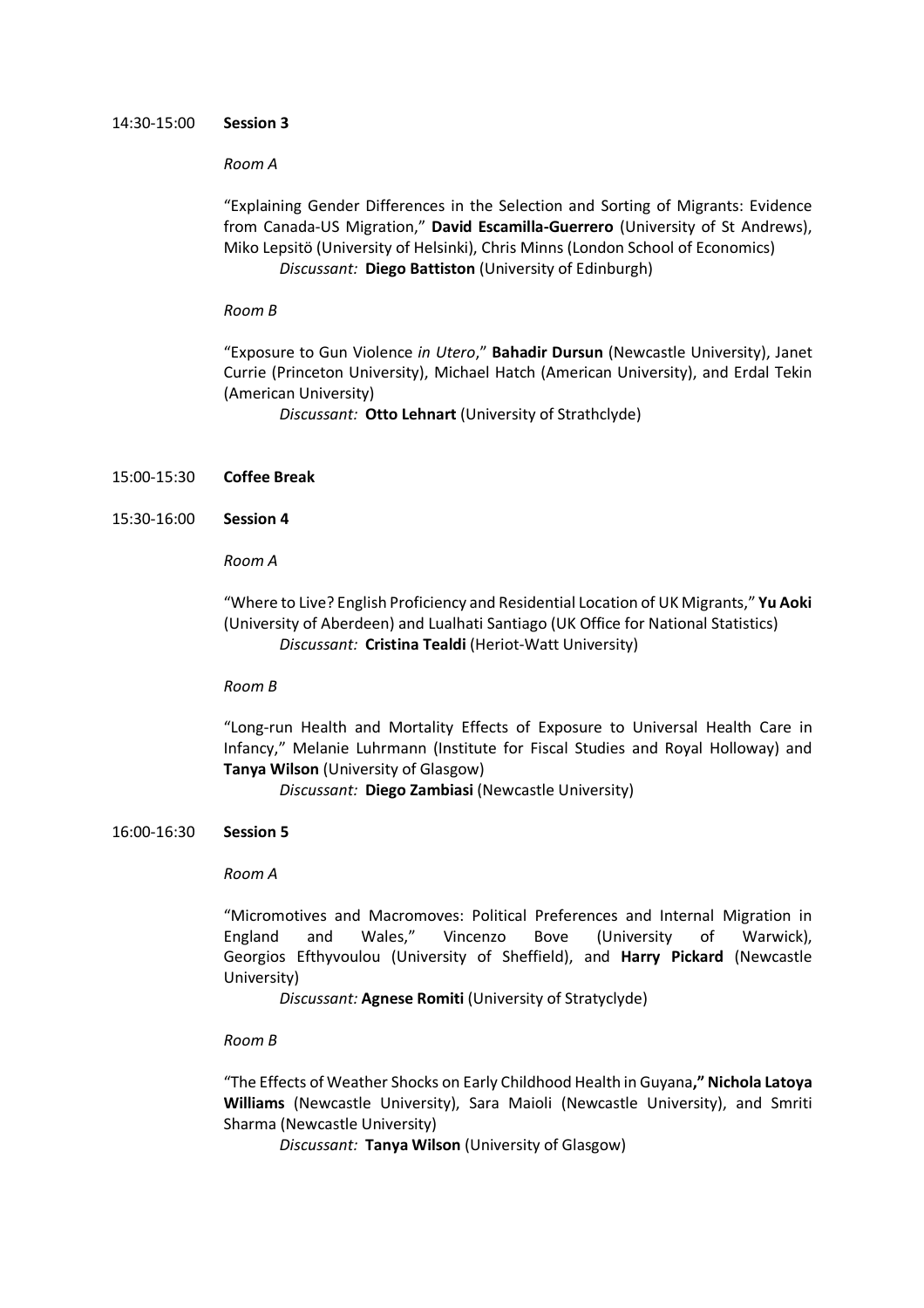#### 16:30-17:00 **Session 6**

### *Room A*

"Double-debiased Machine Learning in Econometrics," Achim Ahrens (ETH, Zurich) and **Mark Schaffer** (Heriot-Watt University)

# *Discussant:* **Andreas Steinhauer** (University of Edinburgh)

### *Room B*

"The Causal Effect of Mask-wearing on Symptomatic Infection from COVID-19: Observational Data Evidence from 26 European Countries," **Dimitris Christelis** (University of Glasgow), Loretti I. Dobrescu (University of New South Wales), and Anna Sanz-de-Galdeano (University of Alicante)

*Discussant*: **Hector Rufrancos** (University of Stirling)

#### 17:30-19:00 **Happy Hour**

# 19:00-21:30 **Dinner and Keynote Address**

**Lindsey Macmillan** (Director, Centre for Education Policy and Equalising Opportunties, University College London)

#### **Wednesday, 20 April 2022**

- 8:00-9:00 **Breakfast**
- 9:00-9:30 **Session 7**

*Room A*

"The Effect of Weather on the Willingness to Pay for Energy-Efficiency: Evidence from the UK Housing Market," Mirko Moro (University of Stirling), **Rodolfo Sejas-Portillo** (University of Stirling), and Till Stowasser (University of Stirling) *Discussant:* **Stuart McIntyre** (University of Strathclyde)

#### *Room B*

"Cognitive Skills among Adults: An Impeding Factor for Gender Convergence?" **Michele Battisti** (University of Glasgow), Alexandra Fedorets (DIW Berlin), and Lavinia Kinne (ifo Institute Munich)

*Discussant:* **Yu Zhu** (University of Dundee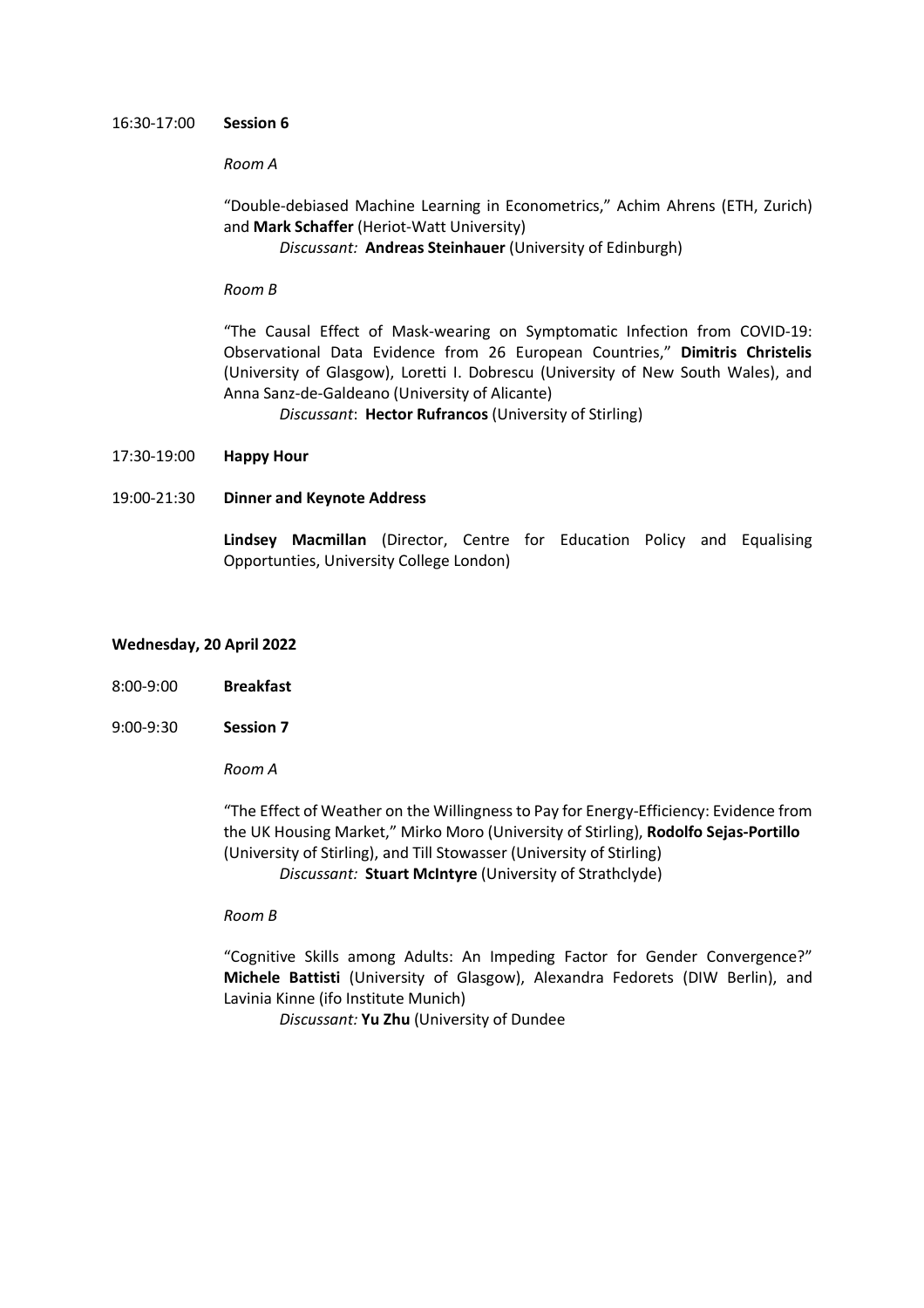#### 9:30-10:00 **Session 8**

#### *Room A*

"Heterogeneous Path to Stability," Edoardo Di Porto (Istituto Nazionale della Previdenza Sociale and University Federico II Naples) and **Critistina Tealdi** (Heriot-Watt University)

*Discussant:* **Irina Merkurieva** (University of St Andrews)

#### *Room B*

"International Student Applications in the United Kingdom After Brexit," Catalin Amuedo-Dorantes (University of California Merced) and **Agnese Romiti** (University of Strathclyde)

*Discussant:* **Ian Walker** (Lancaster University)

#### 10:00-10:30 **Session 9**

### *Room A*

"Implicit Contracts and Pass-through of Asymmetric Productivity Shocks," Andy Snell (University of Edinburgh), Heiko Stueber (Institute for Employment Research Nuremberg), and **Jonathan Thomas** (University of Edinburgh)

*Discussant:* **David Jaeger** (University of St Andrews)

#### *Room B*

"The Organizational Economics of School Chains," **Lorenzo Neri** (University of St Andrews), Elisabetta Pasini (Alma Economics), and Olmo Silva (London School of Economics)

*Discussant:* **Lindsey Macmillan** (University College London)

- 10:30-11:00 **Coffee Break**
- 11:00-11:30 **Session 10**

*Room A*

"Resource Windfalls and Local Labor Markets: Evidence from Peru," **Antonella Bancalari** (Univeristy of St Andrews) and Juan Pablo Rud (Royal Holloway, University of London)

*Discussant:* **Daniel Borberely** (University of Dundee)

#### *Room B*

"Earnings and Undergraduate Degree Class: Evidence of Grade Inflation in UK Universities," Jack Britton (York University), **Ian Walker** (Lancaster University), and Yu Zhu (University of Dundee)

*Discussant:* **Margaret Leighton** (University of St Andrews)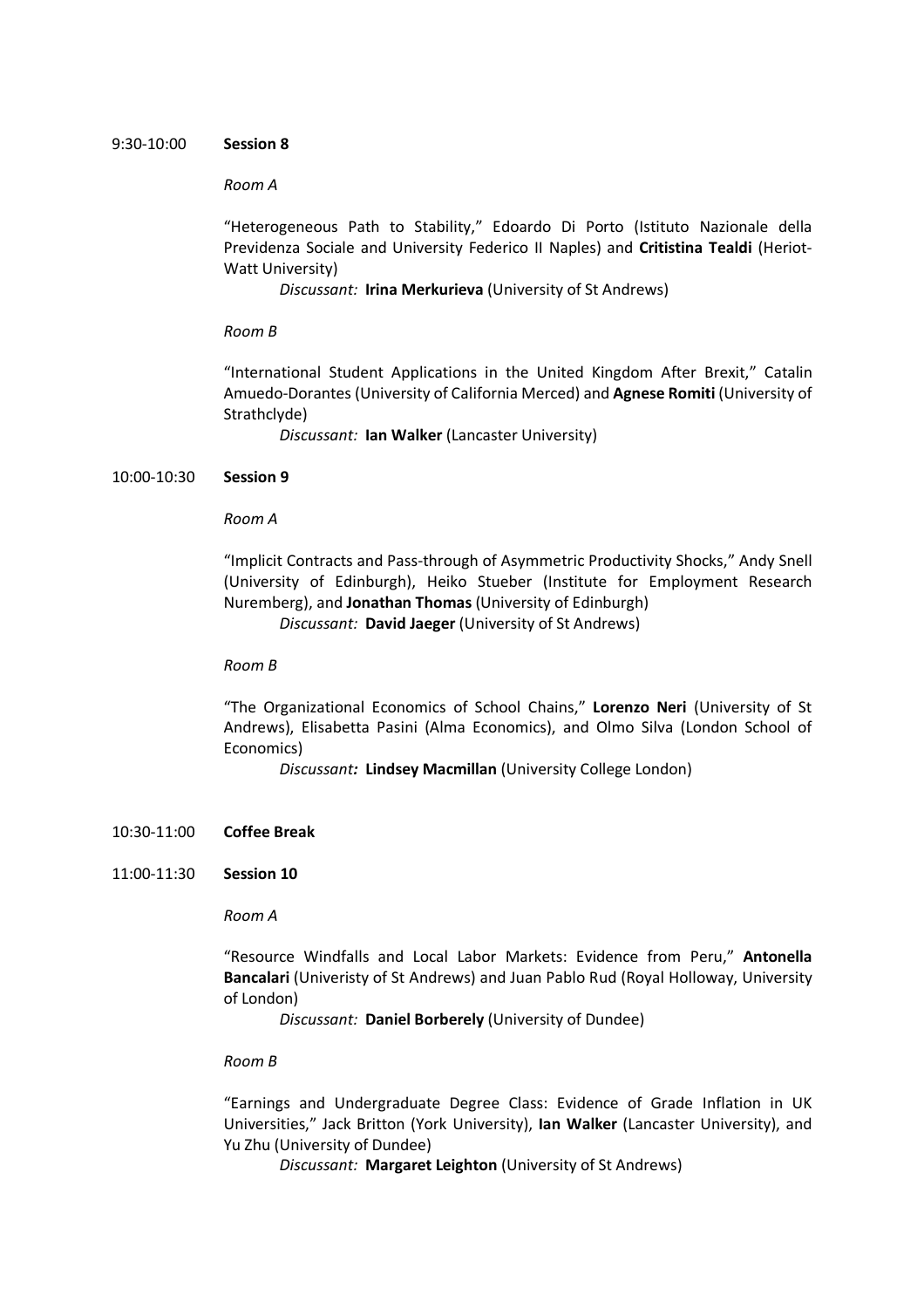### 11:30-12:00 **Session 11**

# *Room A*

"Labor Mobility and the Affordable Care Act: Heterogenous Impacts of the Preexisting Conditions Provision," Laura Connolly (Michigan Technological University) Matt Hampton (Austin Peay State University), and **Otto Lehnart** (University of Strathclyde)

*Discussant:* **Bahadir Dursun** (Newcastle University)

# *Room B*

"Does It Pay to Attend Elite High Schools? RDD Evidence from China," Bin Huang (Nanjing University), Bo Li (Nanjing University), Ian Walker (Lancaster University), and **Yu Zhu** (University of Dundee)

*Discussant:* **Lorenzo Neri** (University of St Andrews)

# 12:00-12:30 **Session 12**

# *Room A*

"Spatial Spillover Effects of Conflict: Propagation through Food Prices in Somalia," Thomas Cornelissen (Essex University) and **Marco Alfano** (University of Strathclyde) *Discussant:* **Harry Pickard** (Newcastle University)

# *Room B*

**"**The Effects of Longer Secondary School Days on Parents' Labour Market Outcomes: Evidence from the Jornada Escolar Completa Reform in Peru," Erkal Ersoy (Heriot-Watt University), **Rachel Forshaw** (Heriot-Watt University), and Patricio Valdivieso Massa (Heriot-Watt University)

*Discussant:* **Soledad Giardili** (University of Edinburgh)

- 12:35-12:45 "Closing," **David Jaeger** (University of St Andrews), Room A
- 13:00-14:00 **Buffet Lunch**
- 14:00 **Departure**